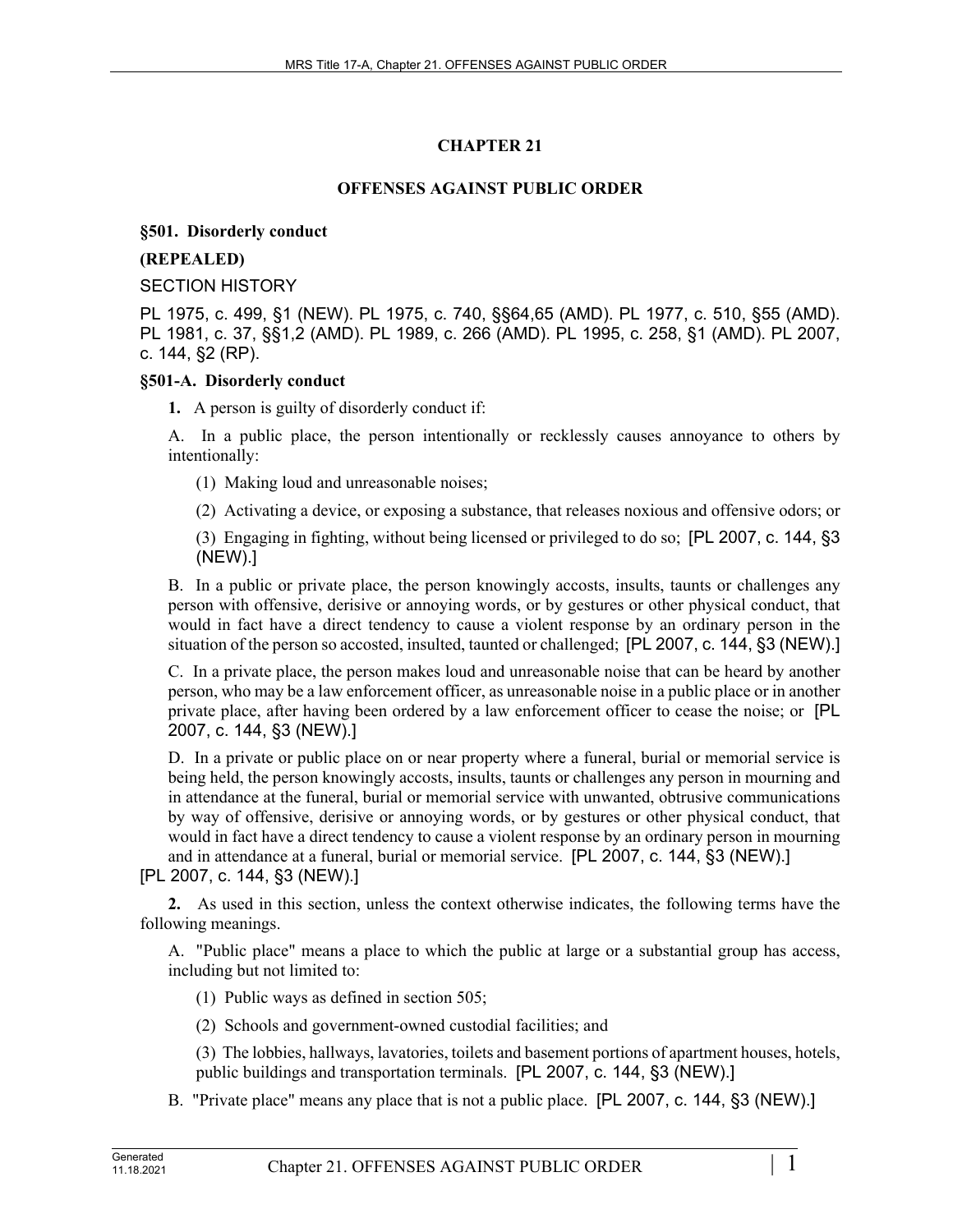[PL 2007, c. 144, §3 (NEW).]

**3.** Disorderly conduct is a Class E crime. [PL 2007, c. 144, §3 (NEW).]

SECTION HISTORY

PL 2007, c. 144, §3 (NEW).

### **§502. Failure to disperse**

**1.** When 6 or more persons are participating in a course of disorderly conduct likely to cause substantial harm or serious inconvenience, annoyance, or alarm, a law enforcement officer may order the participants and others in the immediate vicinity to disperse. [PL 1975, c. 499, §1 (NEW).]

**2.** A person is guilty of failure to disperse if the person knowingly fails to comply with an order made pursuant to subsection 1 and:

A. The person is a participant in the course of disorderly conduct. Violation of this paragraph is a Class D crime; or [PL 2001, c. 383, §64 (NEW); PL 2001, c. 383, §156 (AFF).]

B. The person is in the immediate vicinity of the disorderly conduct. Violation of this paragraph is a Class E crime. [PL 2001, c. 383, §64 (NEW); PL 2001, c. 383, §156 (AFF).]

[PL 2001, c. 383, §64 (RPR); PL 2001, c. 383, §156 (AFF).]

#### **3.**

[PL 2001, c. 383, §65 (RP); PL 2001, c. 383, §156 (AFF).]

SECTION HISTORY

PL 1975, c. 499, §1 (NEW). PL 2001, c. 383, §§64,64 (AMD). PL 2001, c. 383, §156 (AFF).

## **§503. Riot**

**1.** A person is guilty of riot if, together with 5 or more other persons, he engages in disorderly conduct;

A. With intent imminently to commit or facilitate the commission of a crime involving physical injury or property damage against persons who are not participants; or [PL 1975, c. 499, §1 (NEW).]

B. When he or any other participant to his knowledge uses or intends to use a firearm or other dangerous weapon in the course of the disorderly conduct. [PL 1975, c. 499, §1 (NEW).]

[PL 1975, c. 499, §1 (NEW).]

**2.** Riot is a Class D crime. [PL 1975, c. 499, §1 (NEW).]

SECTION HISTORY

PL 1975, c. 499, §1 (NEW).

#### **§504. Unlawful assembly**

A person is guilty of unlawful assembly if: [PL 1975, c. 499, §1 (NEW).]

**1.** He assembles with 5 or more other persons with intent to engage in conduct constituting a riot; or being present at an assembly that either has or develops a purpose to engage in conduct constituting a riot, he remains there with intent to advance that purpose; and [PL 1975, c. 499, §1 (NEW).]

**2.** He knowingly fails to comply with an order to disperse given by a law enforcement officer to the assembly.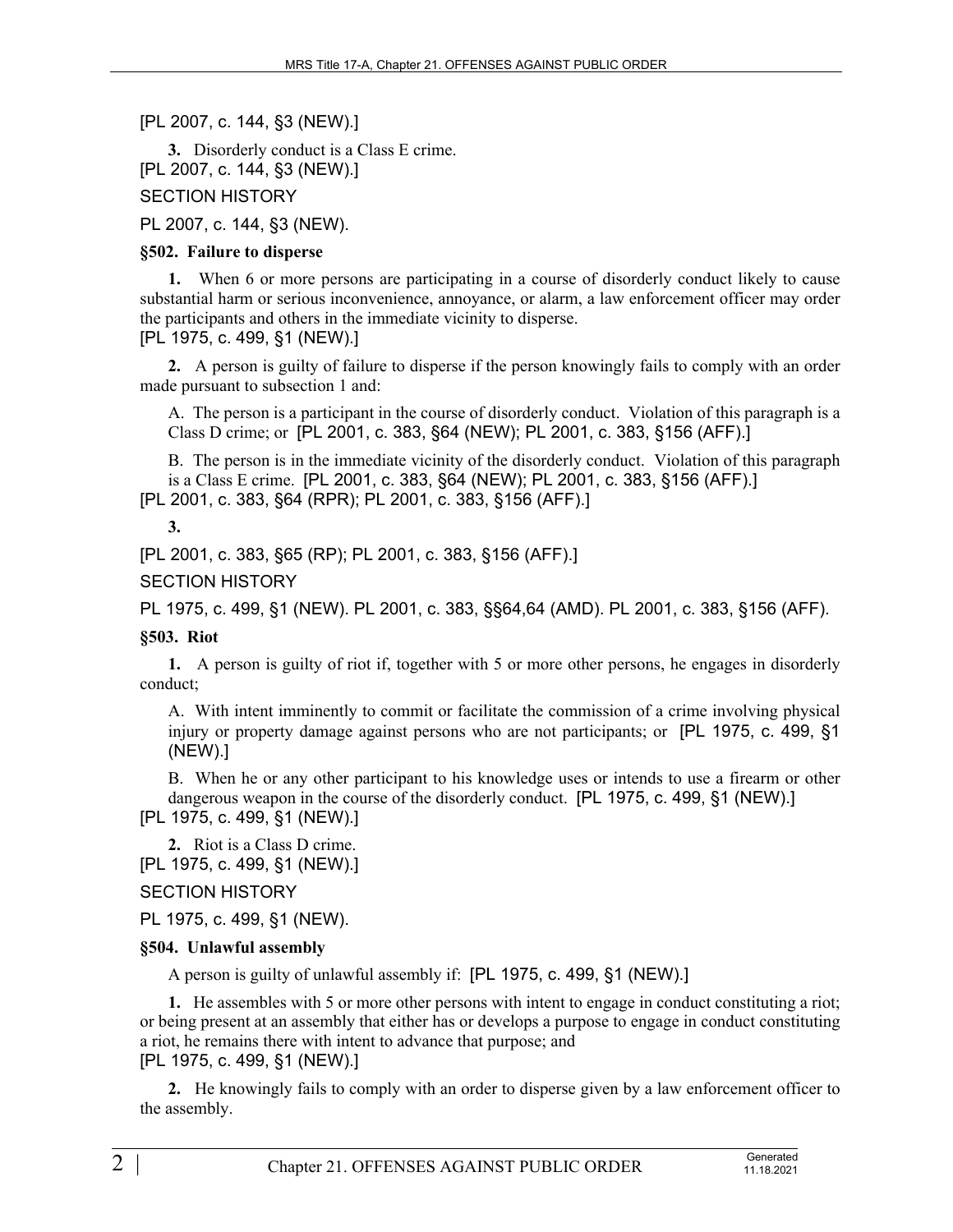[PL 1975, c. 499, §1 (NEW).]

**3.** Unlawful assembly is a Class E crime. [PL 1975, c. 499, §1 (NEW).]

SECTION HISTORY

PL 1975, c. 499, §1 (NEW).

# **§505. Obstructing public ways**

**1.** A person is guilty of obstructing public ways if he unreasonably obstructs the free passage of foot or vehicular traffic on any public way, and refuses to cease or remove the obstruction upon a lawful order to do so given him by a law enforcement officer.

[PL 1975, c. 499, §1 (NEW).]

**2.** As used in this section, "public way" means a way, including a sidewalk, owned and maintained by the State, a county or a municipality over which the general public has a right to pass by foot or by vehicle, a way upon which the public has access as invitees or licensees or a way under the control of park commissioners or a body having like powers.

[PL 2017, c. 432, Pt. C, §2 (AMD).]

**3.** Obstructing public ways is a Class E crime. [PL 1975, c. 499, §1 (NEW).]

SECTION HISTORY

PL 1975, c. 499, §1 (NEW). PL 2015, c. 358, §2 (AMD). PL 2017, c. 432, Pt. C, §2 (AMD).

# **§506. Harassment by telephone or by electronic communication device**

**1.** A person is guilty of harassment by telephone or by electronic communication device if:

A. By means of telephone or electronic communication device the person makes any comment, request, suggestion or proposal that is, in fact, offensively coarse or obscene, without the consent of the person called or contacted. Violation of this paragraph is a Class E crime; [PL 2017, c. 397, §1 (AMD).]

A-1. By means of telephone or electronic communication device the person, with the intent to cause affront or alarm or for the purpose of arousing or gratifying sexual desire, sends an image or video of a sexual act as defined in section 251, subsection 1, paragraph C or of the actor's or another person's genitals and:

(1) The person called or contacted is in fact under 14 years of age;

(2) The person called or contacted is in fact 14 or 15 years of age and the actor is at least 5 years older than the person called or contacted; or

(3) The person called or contacted suffers from a mental disability that is reasonably apparent or known to the actor.

Violation of this paragraph is a Class D crime; [PL 2017, c. 397, §1 (NEW).]

A-2. By means of telephone or electronic communication device the person sends an image or a video of a sexual act as defined in section 251, subsection 1, paragraph C or of the actor's or another person's genitals without the consent of the person called or contacted after the person called or contacted has notified the actor, in writing or otherwise, that the person does not consent to receiving such images or videos. Violation of this paragraph is a Class E crime; [PL 2017, c. 397, §1 (NEW).]

B. The person makes a telephone call or makes a call or contact by means of an electronic communication device, whether or not oral or written conversation ensues, without disclosing the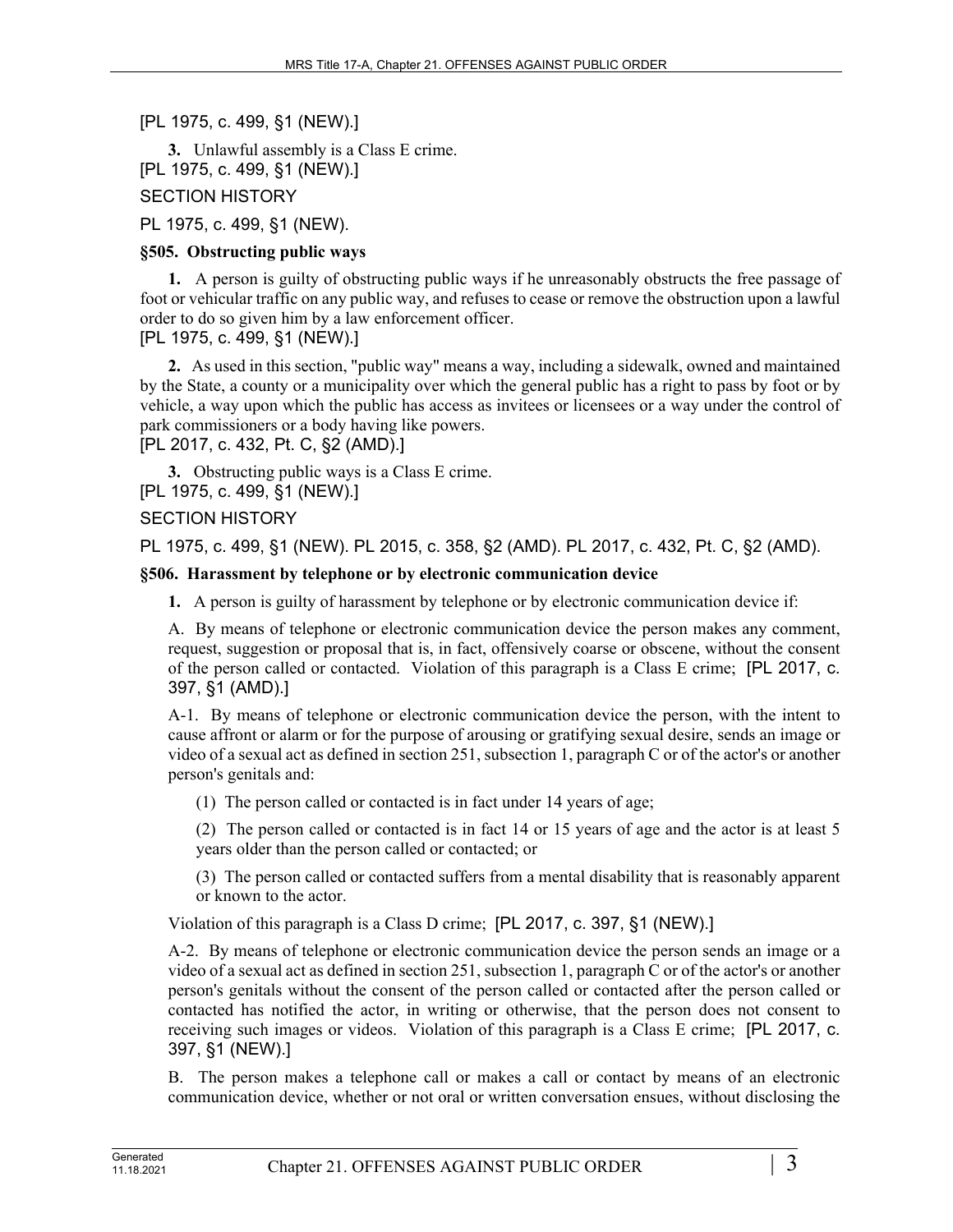person's identity and with the intent to annoy, abuse, threaten or harass any person at the called or contacted number or account. Violation of this paragraph is a Class E crime; [PL 2017, c. 397, §1 (AMD).]

C. The person makes or causes the telephone or electronic communication device of another repeatedly or continuously to ring or activate or receive data, with the intent to harass any person at the called or contacted number or account. Violation of this paragraph is a Class E crime; [PL 2017, c. 397, §1 (AMD).]

D. The person makes repeated telephone calls or repeated calls or contacts by means of an electronic communication device, during which oral or written conversation ensues, with the intent to harass any person at the called or contacted number or account. Violation of this paragraph is a Class E crime; or [PL 2017, c. 397, §1 (AMD).]

E. The person knowingly permits any telephone or electronic communication device under the person's control to be used for any purpose prohibited by this section. Violation of this paragraph is a Class E crime. [PL 2017, c. 397, §1 (AMD).]

[PL 2017, c. 397, §1 (AMD).]

**2.** The crime defined in this section may be prosecuted and punished in the county in which the defendant was located when the defendant used the telephone or electronic communication device, or in the county in which the telephone called or made to ring or the electronic communication device called or made to ring or be activated or receive data by the defendant was located. [PL 2011, c. 464, §14 (AMD); PL 2011, c. 464, §30 (AFF).]

**2-A.** As used in this section, "electronic communication device" means any electronic or digital product that communicates at a distance by electronic transmission impulses or by fiber optics, including any software capable of sending and receiving communication, allowing a person to electronically engage in the conduct prohibited under this section. [PL 2011, c. 464, §14 (NEW); PL 2011, c. 464, §30 (AFF).]

**3.** 

[PL 2017, c. 397, §1 (RP).]

## SECTION HISTORY

PL 1975, c. 499, §1 (NEW). PL 1975, c. 740, §66 (RPR). PL 1981, c. 317, §20 (AMD). PL 2011, c. 464, §14 (AMD). PL 2011, c. 464, §30 (AFF). PL 2017, c. 397, §1 (AMD).

#### **§506-A. Harassment**

**1.** A person is guilty of harassment if, without reasonable cause:

A. The person engages in any course of conduct with the intent to harass, torment or threaten another person:

(1) After having been notified, in writing or otherwise, not to engage in such conduct by:

(a) Any sheriff, deputy sheriff, constable, police officer or justice of the peace. The notification not to engage in such conduct expires one year from the date of issuance; or

(b) A court in a protective order issued under Title 5, section 4654 or 4655 or Title 19‑A, section 4006 or 4007; or

(2) If the person is an adult in the custody or under the supervision of the Department of Corrections, after having been forbidden to engage in such conduct by the Commissioner of Corrections, the chief administrative officer of the facility, the correctional administrator for the region or their designees.

Violation of this paragraph is a Class E crime; or [PL 2009, c. 246, §1 (AMD).]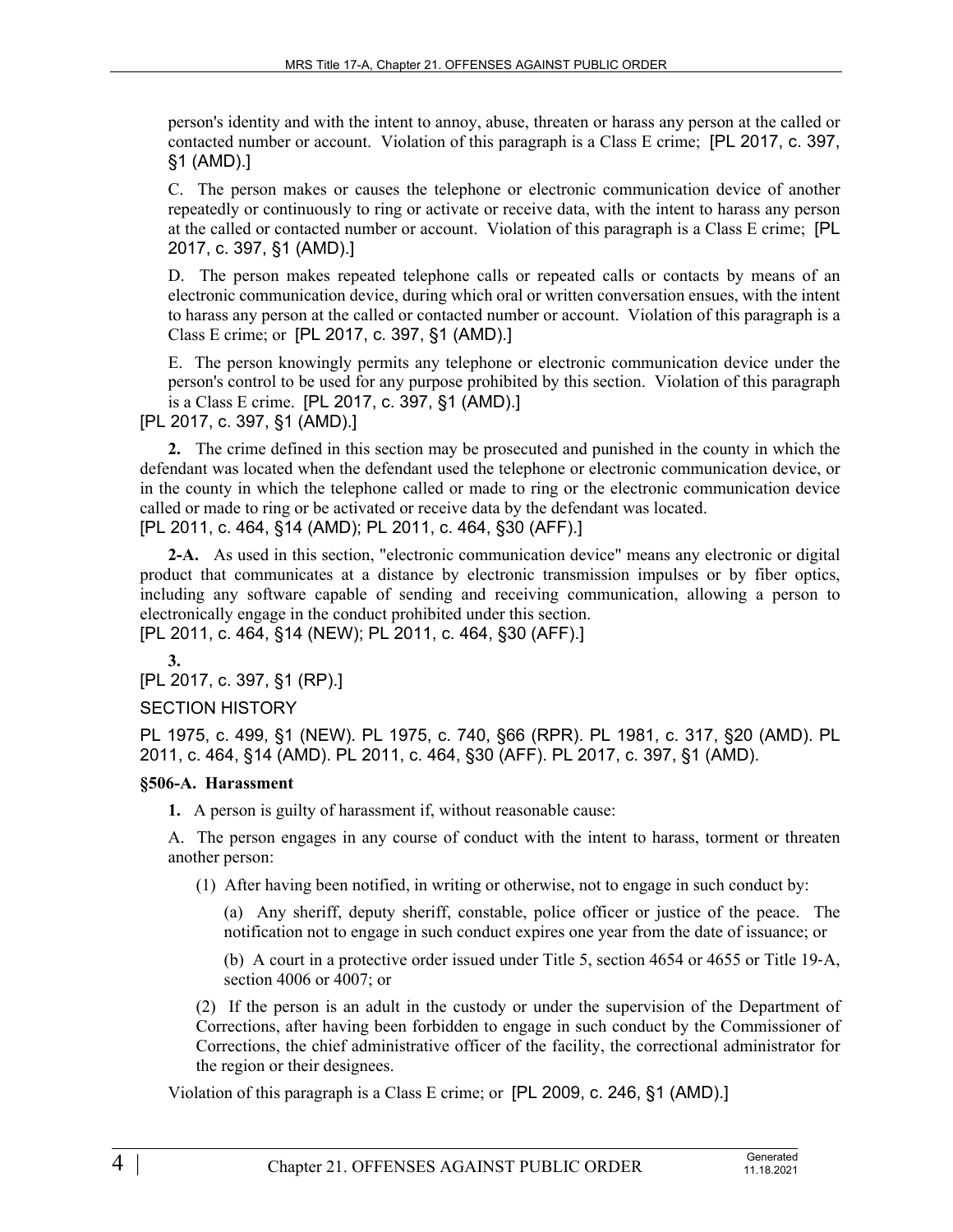B. The person violates paragraph A and, at the time of the harassment, the person has 2 or more prior Maine convictions under this section in which the victim was the same person or a member of that victim's immediate family or for engaging in substantially similar conduct to that contained in this paragraph in another jurisdiction. Section 9‑A governs the use of prior convictions when determining a sentence. Violation of this paragraph is a Class C crime. [PL 2007, c. 476, §23 (AMD).]

[PL 2009, c. 246, §1 (AMD).]

**2.** 

[PL 2001, c. 383, §67 (RP); PL 2001, c. 383, §156 (AFF).]

**3.** For the purposes of this section, "immediate family" means spouse, parent, child, sibling, stepchild and stepparent.

[PL 1991, c. 566, §3 (NEW).]

# SECTION HISTORY

PL 1975, c. 740, §67 (NEW). PL 1981, c. 456, §A59 (AMD). PL 1987, c. 736, §36 (AMD). PL 1991, c. 566, §§2,3 (AMD). PL 1993, c. 475, §§4,5 (AMD). PL 1995, c. 694, §D24 (AMD). PL 1995, c. 694, §E2 (AFF). PL 1997, c. 267, §§1,2 (AMD). PL 1997, c. 267, §3 (AFF). PL 2001, c. 383, §§66,67 (AMD). PL 2001, c. 383, §156 (AFF). PL 2007, c. 476, §23 (AMD). PL 2009, c. 246, §1 (AMD).

# **§506-B. Violation of protective order**

**1.** Violation of a protection from harassment order issued under Title 5, section 4654 or 4655, subsection 1, paragraphs A to C-1, is a Class D crime as provided in Title 5, section 4659, subsection 1.

[PL 1993, c. 475, §6 (NEW).]

**2.** Violation of a protective order in crimes between family members issued under Title 15, section 321 is a Class D crime as provided in Title 15, section 321, subsection 6. [PL 1993, c. 475, §6 (NEW).]

**3.** Violation of a protection from abuse order issued under Title 19–A, section 4006 or 4007, subsection 1, paragraphs A to G, is a Class D crime as provided in Title 19-A, section 4011, subsection 1 or a Class C crime as provided in Title 19‑A, section 4011, subsection 4. [PL 2005, c. 207, §1 (AMD).]

SECTION HISTORY

PL 1993, c. 475, §6 (NEW). PL 1995, c. 694, §D25 (AMD). PL 1995, c. 694, §E2 (AFF). PL 2005, c. 207, §1 (AMD).

# **§507. Desecration and defacement**

**1.** A person is guilty of desecration and defacement if he intentionally desecrates any public monument or structure, any place of worship or burial, or any private structure not owned by him. [PL 1975, c. 499, §1 (NEW).]

**2.** As used in this section, "desecrate" means marring, defacing, damaging or otherwise physically mistreating, in a way that will outrage the sensibilities of an ordinary person likely to observe or discover the actions.

[PL 1975, c. 499, §1 (NEW).]

**3.** Desecration is a Class D crime. [PL 1983, c. 710 (AMD).]

SECTION HISTORY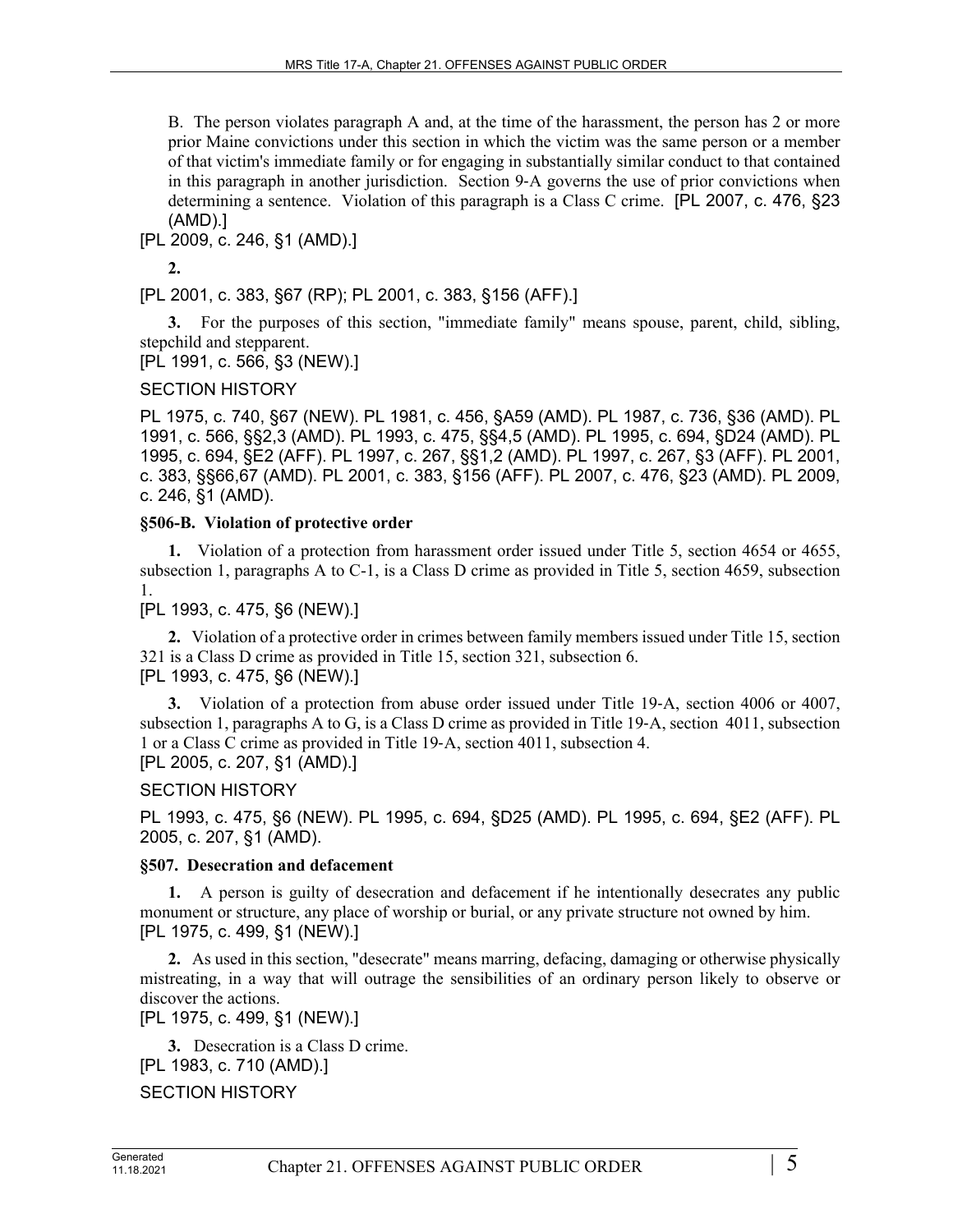PL 1975, c. 499, §1 (NEW). PL 1983, c. 710 (AMD).

## **§507-A. Interference with cemetery or burial ground**

**1.** No person may intentionally or knowingly destroy, mutilate, deface, injure or remove any tomb, monument, gravestone, marker or other structure placed or designed as a memorial for the dead, or any portion or fragment of any such memorial, or any fence, railing, curb or other enclosure for the burial of the dead.

## [PL 1987, c. 326, §2 (NEW).]

**2.** Subsection 1 does not apply to any person:

A. Who performs an act as authorized under Title 13, section 1371; or [PL 1987, c. 326, §2 (NEW).]

B. Who meets the requirements governing eminent domain as established by state or federal law. [PL 1987, c. 326, §2 (NEW).]

[PL 1987, c. 326, §2 (NEW).]

**3.** Any person who violates subsection 1 commits a Class D crime.

[PL 1987, c. 326, §2 (NEW).]

### SECTION HISTORY

PL 1987, c. 326, §2 (NEW).

#### **§507-B. Illegal possession or sale of gravestones**

**1.** No person may possess, sell, attempt to sell, offer for sale, transfer or dispose of any tomb, monument, gravestone, marker or other structure placed or designed as a memorial for the dead, or any portion or fragment of any such memorial, knowing or having reasonable cause to know that it has been illegally removed from a cemetery or burial ground.

# [PL 1987, c. 326, §2 (NEW).]

**2.** Any person who violates subsection 1 commits a Class C crime. [PL 1987, c. 326, §2 (NEW).]

**3.** Any person who violates subsection 1 is liable to the following for triple damages to be recovered in a civil action:

A. The municipality or, in the case of unorganized territory, the county in which the cemetery or burial ground is located; [PL 1987, c. 326, §2 (NEW).]

B. A cemetery association authorized to bring suit and recover damages by the municipality or, in the case of unorganized territory, the county in which the cemetery or burial ground is located; or [PL 1987, c. 326, §2 (NEW).]

C. A historical society authorized to bring suit and recover damages by the municipality or, in the case of unorganized territory, the county in which the cemetery or burial ground is located. [PL 1987, c. 326, §2 (NEW).]

[PL 1987, c. 326, §2 (NEW).]

## SECTION HISTORY

PL 1987, c. 326, §2 (NEW).

#### **§508. Abuse of corpse**

**1.** A person is guilty of abuse of corpse if he intentionally and unlawfully disinters, digs up, removes, conceals, mutilates or destroys a human corpse, or any part or the ashes thereof. [PL 1975, c. 499, §1 (NEW).]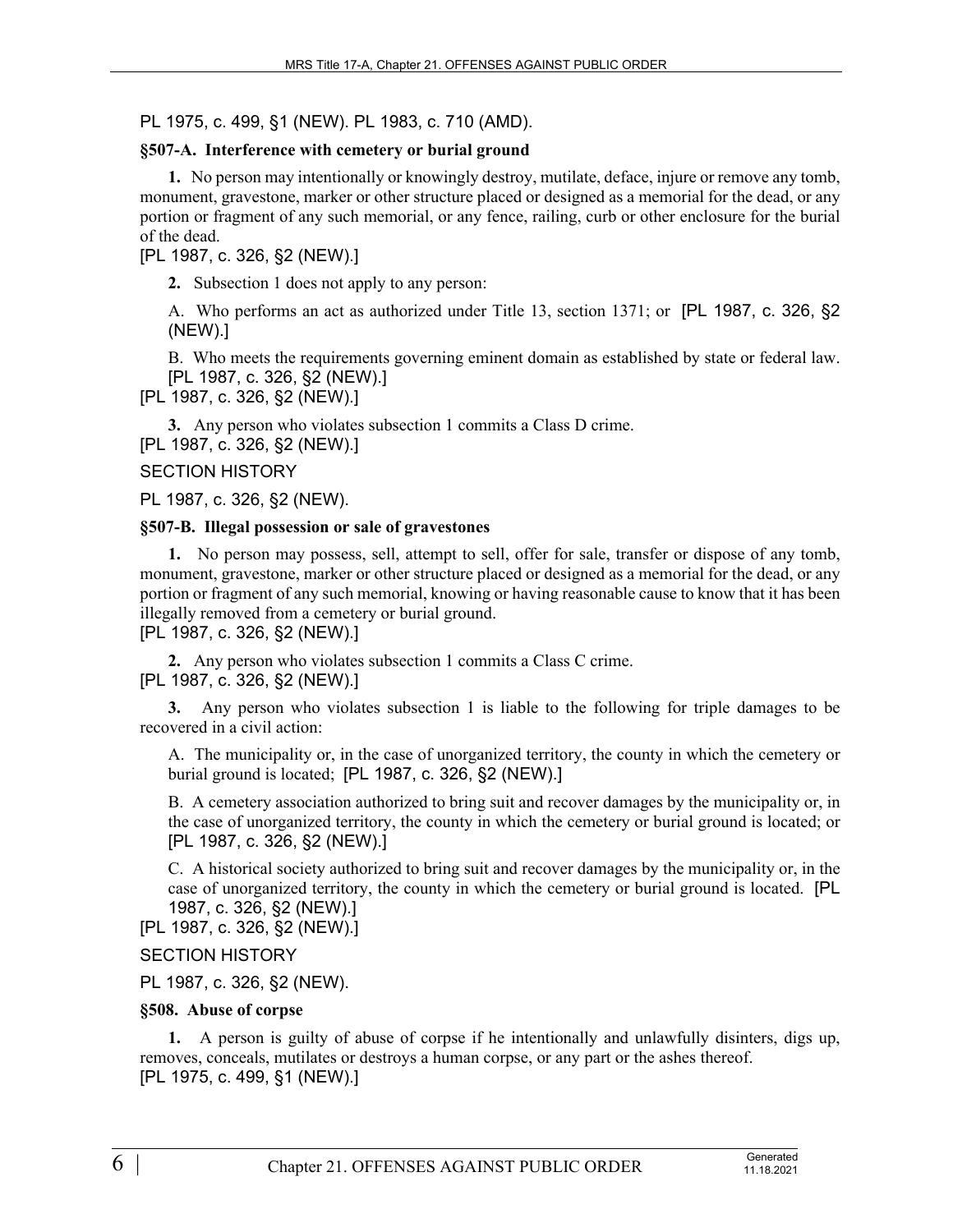**2.** It is a defense to prosecution under this section that the actor was a physician, scientist or student who had in his possession, or used human bodies or parts thereof lawfully obtained, for anatomical, physiological or other scientific investigation or instruction.

[PL 1975, c. 499, §1 (NEW).]

**3.** Abuse of corpse is a Class D crime.

[PL 1975, c. 499, §1 (NEW).]

## SECTION HISTORY

PL 1975, c. 499, §1 (NEW).

#### **§509. False public alarm or report**

**1.** A person is guilty of false public alarm or report if:

A. He knowingly gives or causes to be given false information to any law enforcement officer with the intent of inducing such officer to believe that a crime has been committed or that another has committed a crime, knowing the information to be false; or [PL 1975, c. 499, §1 (NEW).]

B. He knowingly gives or causes to be given false information to any law enforcement officer, member of a fire fighting agency, including a volunteer fire department, or any other person knowing that such other is likely to communicate the information to a law enforcement officer or member of a fire fighting agency, concerning a fire, explosive or other similar substance which is capable of endangering the safety of persons, knowing that such information is false, or knowing that he has no information relating to the fire, explosive or other similar substance. [PL 1975, c. 740, §68 (AMD).]

C. He knowingly gives or causes to be given false information concerning an emergency to any ambulance service, or to any government agency or public utility that deals with emergencies involving danger to life or property, with the intent of inducing such service, agency or utility to respond to the reported emergency, knowing such information to be false. [PL 1977, c. 510, §56 (NEW).]

[PL 1977, c. 510, §56 (AMD).]

**2.** False public alarm is a Class D crime.

[PL 1975, c. 499, §1 (NEW).]

SECTION HISTORY

PL 1975, c. 499, §1 (NEW). PL 1975, c. 740, §68 (AMD). PL 1977, c. 510, §56 (AMD).

**§510. Cruelty to animals**

## **(REPEALED)**

SECTION HISTORY

PL 1975, c. 499, §1 (NEW). PL 1975, c. 638, §3 (AMD). PL 1975, c. 740, §69 (AMD). PL 1977, c. 35 (AMD). PL 1977, c. 169 (AMD). PL 1979, c. 120 (AMD). PL 1987, c. 383, §7 (RP).

## **§511. Violation of privacy**

**1.** A person is guilty of violation of privacy if, except in the execution of a public duty or as authorized by law, that person intentionally:

A. Commits a civil trespass on property with the intent to overhear or observe any person in a private place; [PL 1997, c. 467, §1 (AMD).]

B. Installs or uses in a private place without the consent of the person or persons entitled to privacy in that place, any device for observing, photographing, recording, amplifying or broadcasting sounds or events in that place; [PL 1997, c. 467, §1 (AMD).]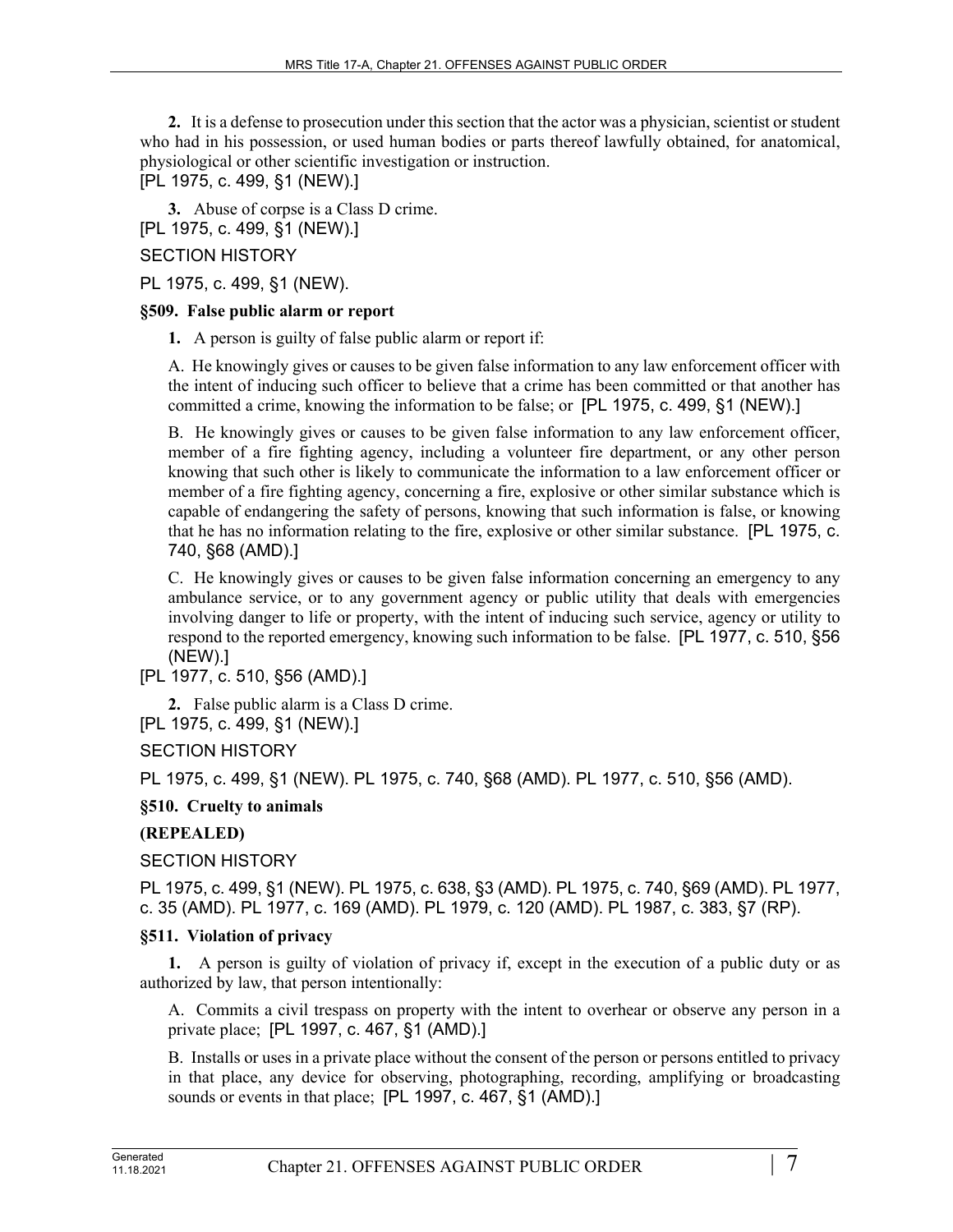C. Installs or uses outside a private place without the consent of the person or persons entitled to privacy therein any device for observing, photographing, hearing, recording, amplifying or broadcasting images or sounds originating in that place that would not ordinarily be visible, audible or comprehensible outside that place; or [PL 2021, c. 373, §1 (AMD).]

D. Engages in visual surveillance in a public place by means of mechanical or electronic equipment with the intent to observe or photograph, or record, amplify or broadcast an image of any portion of the body of another person present in that place when that portion of the body is in fact concealed from public view under clothing and a reasonable person would expect it to be safe from surveillance. [PL 1997, c. 467, §1 (NEW).]

## [PL 2021, c. 373, §1 (AMD).]

**1-A.** It is a defense to a prosecution under subsection 1, paragraph D that the person subject to surveillance had in fact attained 14 years of age and had consented to the visual surveillance. [PL 1997, c. 467, §2 (NEW).]

**2.** As used in this section, "private place" means a place where one may reasonably expect to be safe from surveillance, including, but not limited to, changing or dressing rooms, bathrooms and similar places.

## [PL 2007, c. 688, §2 (AMD).]

**3.** Violation of privacy is a Class D crime. [PL 1975, c. 499, §1 (NEW).]

#### SECTION HISTORY

PL 1975, c. 499, §1 (NEW). PL 1997, c. 467, §§1,2 (AMD). PL 1999, c. 116, §1 (AMD). PL 2007, c. 688, §2 (AMD). PL 2021, c. 373, §1 (AMD).

#### **§511-A. Unauthorized dissemination of certain private images**

**1.** A person is guilty of unauthorized dissemination of certain private images if the person, with the intent to harass, torment or threaten the depicted person or another person, knowingly disseminates, displays or publishes a photograph, videotape, film or digital recording of another person in a state of nudity or engaged in a sexual act or engaged in sexual contact in a manner in which there is no public or newsworthy purpose when the person knows or should have known that the depicted person:

A. [PL 2015, c. 394, §5 (RP).]

B. Is identifiable from the image itself or information displayed in connection with the image; and [PL 2015, c. 339, §1 (NEW).]

C. Has not consented to the dissemination, display or publication of the private image. [PL 2015, c. 339, §1 (NEW).]

[PL 2015, c. 339, §1 (NEW).]

**2.** This section does not apply to the following:

A. Lawful and common practices of medical treatment; [PL 2015, c. 339, §1 (NEW).]

B. Images involving voluntary exposure in a public or commercial setting; or [PL 2015, c. 339, §1 (NEW).]

C. An interactive computer service, as defined in 47 United States Code, Section  $230(f)(2)$ , or an information service, as defined in 47 United States Code, Section 153, with regard to content provided by another person. [PL 2015, c. 339, §1 (NEW).]

[PL 2015, c. 339, §1 (NEW).]

**3.** As used in this section, unless the context otherwise indicates, the following terms have the following meanings.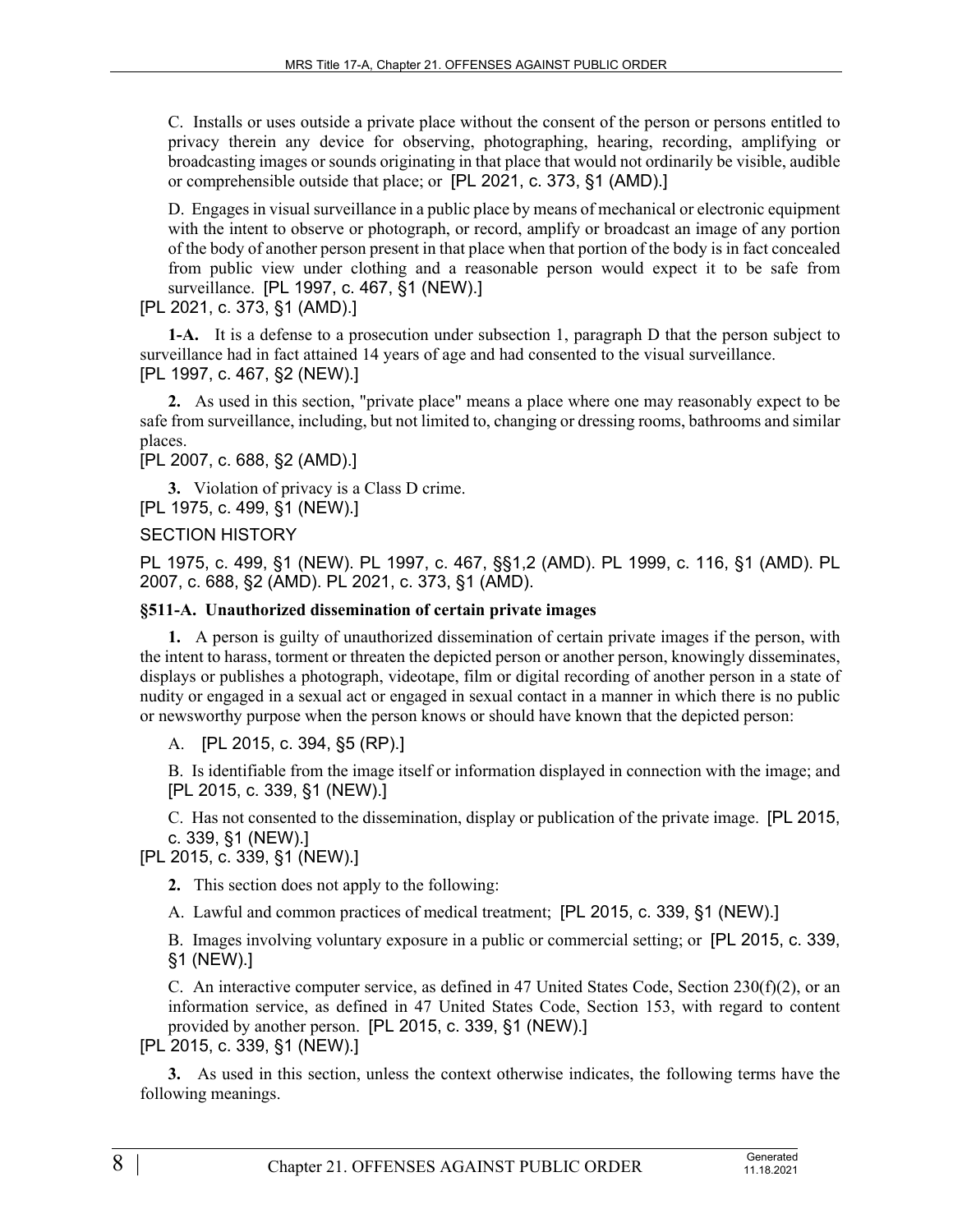A. "Sexual act" has the same meaning as in section 251, subsection 1, paragraph C and also includes:

(1) The transfer or transmission of semen upon any part of the clothed or unclothed body of the depicted person;

(2) Urination within a sexual context;

(3) Bondage or sadomasochism in any sexual context;

(4) Simulated sexual acts; and

(5) Masturbation. [PL 2015, c. 339, §1 (NEW).]

B. "Sexual contact" has the same meaning as in section 251, subsection 1, paragraph D and includes simulated sexual contact. [PL 2015, c. 339, §1 (NEW).]

C. "State of nudity" means the condition of displaying fully unclothed, partially unclothed or transparently clothed genitals, pubic area or anus or, if the person is female, a partially or fully exposed breast below a point immediately above the top of the areola. [PL 2015, c. 339, §1 (NEW).]

[PL 2015, c. 339, §1 (NEW).]

**4.** Unauthorized dissemination of certain private images is a Class D crime. [PL 2015, c. 339, §1 (NEW).]

**5.** Access to and dissemination of certain private images as described in subsection 1 and any written information describing and directly pertaining to the images contained in court records are governed by rule or administrative order adopted by the Supreme Judicial Court.

[PL 2015, c. 410, Pt. A, §1 (NEW).]

SECTION HISTORY

PL 2015, c. 339, §1 (NEW). PL 2015, c. 394, §5 (AMD). PL 2015, c. 410, Pt. A, §1 (AMD).

## **§512. Failure to report treatment of a gunshot wound**

**1.** A person is guilty of failure to report treatment of a gunshot wound if, being a health care practitioner or emergency medical services person, that person treats a human being for a wound apparently caused by the discharge of a firearm and knowingly fails to report the same to a law enforcement agency immediately by the quickest means of communication. [PL 2009, c. 49, §1 (AMD).]

**2.** Failure to report treatment of a gunshot wound is a Class E crime. [PL 1975, c. 499, §1 (NEW).]

**3.** As used in this section, "health care practitioner" has the same meaning as in Title 24, section 2502, subsection 1-A, and "emergency medical services person" has the same meaning as in Title 32, section 83, subsection 12.

[PL 2009, c. 49, §2 (NEW).]

SECTION HISTORY

PL 1975, c. 499, §1 (NEW). PL 2009, c. 49, §§1, 2 (AMD).

#### **§513. Maintaining an unprotected well**

**1.** A person is guilty of maintaining an unprotected well if, being the owner or occupier of land on which there is a well, he knowingly fails to enclose the well with a substantial fence or other substantial enclosing barrier or to protect it by a substantial covering which is securely fastened. [PL 1975, c. 499, §1 (NEW).]

**2.** Maintaining an unprotected well is a Class E crime.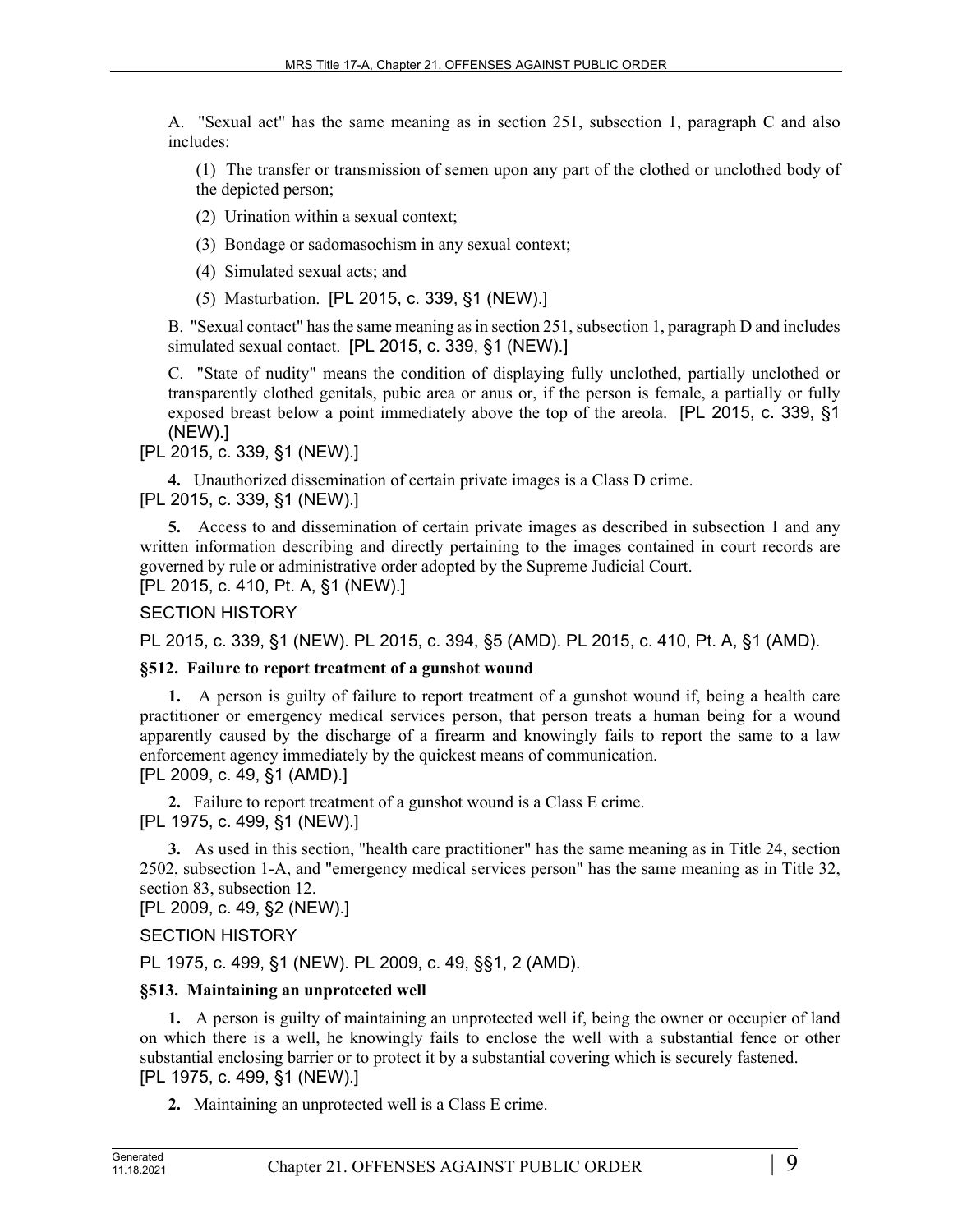## [PL 1975, c. 499, §1 (NEW).]

SECTION HISTORY

PL 1975, c. 499, §1 (NEW).

## **§514. Abandoning an airtight container**

**1.** A person is guilty of abandoning an airtight container if:

A. He abandons or discards in any public place, or in a private place that is accessible to minors, any chest, closet, piece of furniture, refrigerator, icebox or other article having a compartment capacity of 1 1/2 cubic feet or more and having a door or lid which when closed cannot be opened easily from the inside; or [PL 1975, c. 499, §1 (NEW).]

B. Being the owner, lessee, manager or other person in control of a public place or of a place that is accessible to minors on which there has been abandoned or discarded a container described in subsection 1, paragraph A, he knowingly or recklessly fails to remove such container from that place, or to remove the door, lid or other cover of the container. [PL 1975, c. 499, §1 (NEW).] [PL 1975, c. 499, §1 (NEW).]

**2.** Abandoning an airtight container is a Class E crime. [PL 1975, c. 499, §1 (NEW).]

## SECTION HISTORY

PL 1975, c. 499, §1 (NEW).

## **§515. Unlawful prize fighting**

**1.** A person is guilty of unlawful prize fighting if:

A. He knowingly engages in, encourages or does any act to further a premeditated fight without weapons between 2 or more persons, or a fight commonly called a ring fight or prize fight; or [PL 1975, c. 499, §1 (NEW).]

B. He knowingly sends or publishes a challenge or acceptance of a challenge for such, or carries or delivers such a challenge or acceptance, or trains or assists any person in training or preparing for such fight, or acts as umpire or judge for such fight. [PL 1975, c. 740, §70 (AMD).]

[PL 1975, c. 740, §70 (AMD).]

**2.** This section shall not apply to any boxing contest or exhibition:

A. [PL 2011, c. 305, §11 (RP).]

B. Under the auspices of a nonprofit organization at which no admission charge is made. [PL 1975, c. 499, §1 (NEW).]

[PL 2011, c. 305, §11 (AMD).]

**2-A.** This section does not apply to any mixed martial arts or boxing competition, exhibition or event authorized pursuant to Title 8, chapter 20 as long as rules have been adopted by the Combat Sports Authority of Maine pursuant to Title 8, chapter 20.

[PL 2011, c. 305, §12 (AMD).]

**3.** Unlawful prize fighting is a Class E crime. [PL 1975, c. 499, §1 (NEW).]

## SECTION HISTORY

PL 1975, c. 499, §1 (NEW). PL 1975, c. 740, §70 (AMD). PL 2009, c. 352, §3 (AMD). PL 2009, c. 582, §8 (AMD). PL 2011, c. 305, §§11, 12 (AMD).

#### **§516. Champerty**